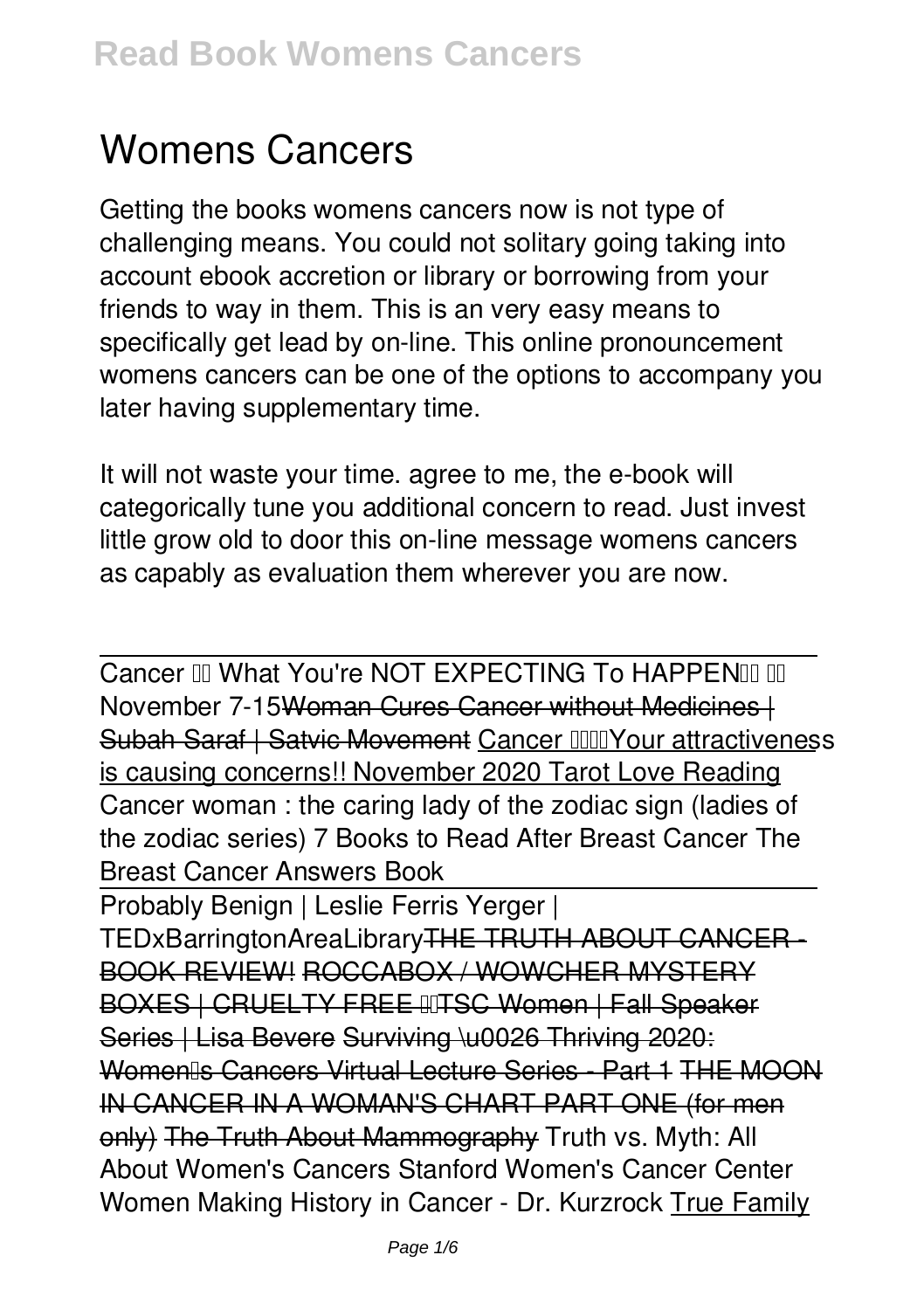Women's Cancer Center Foods that help fight women's cancer **Win The War On Cancer, By Author: Joel Fuhrman, M.D.** Women's Cancer Center: Ovarian Cancer Patient, Lane Baker **Womens Cancers**

Women's cancers include cancers that start in the neck of the womb (the cervix), the womb, the ovary, vagina or vulva.

**Women's cancers (gynaecological cancer) | Cancer Research UK**

There are five gynaecological cancers  $\mathbb I$  womb, ovarian, cervical, vulval and vaginal  $\mathbb I$  but awareness levels of these cancers is very low. Each year in the UK, over 21,000 women are diagnosed with a gynaecological cancer. This means 58 people receive this life-changing news each and every day. Sadly, 21 of these women die a day from their gynaecological cancer.

**Gynaecological Cancers | Symptoms of cancer in women | The ...**

Some of the cancers that most often affect women are breast, colorectal, endometrial, lung, cervical, skin, and ovarian cancers. Knowing about these cancers and what you can do to help prevent them or find them early (when they are small, haven't spread, and might be easier to treat) may help save your life.

**Cancer Facts for Women | Most Common Cancers in Women** Cancer Types Cervical Cancer. Cervical cancer is a cancer that begins in the cervix, the part of the uterus or womb that opens into... Ovarian Cancer. Epithelial ovarian cancer is the most common type of ovarian cancer and accounts for 85089 percent of... Uterine/Endometrial Cancer. Endometrial ...

**Cancer Types – Foundation for Women's Cancer** Page 2/6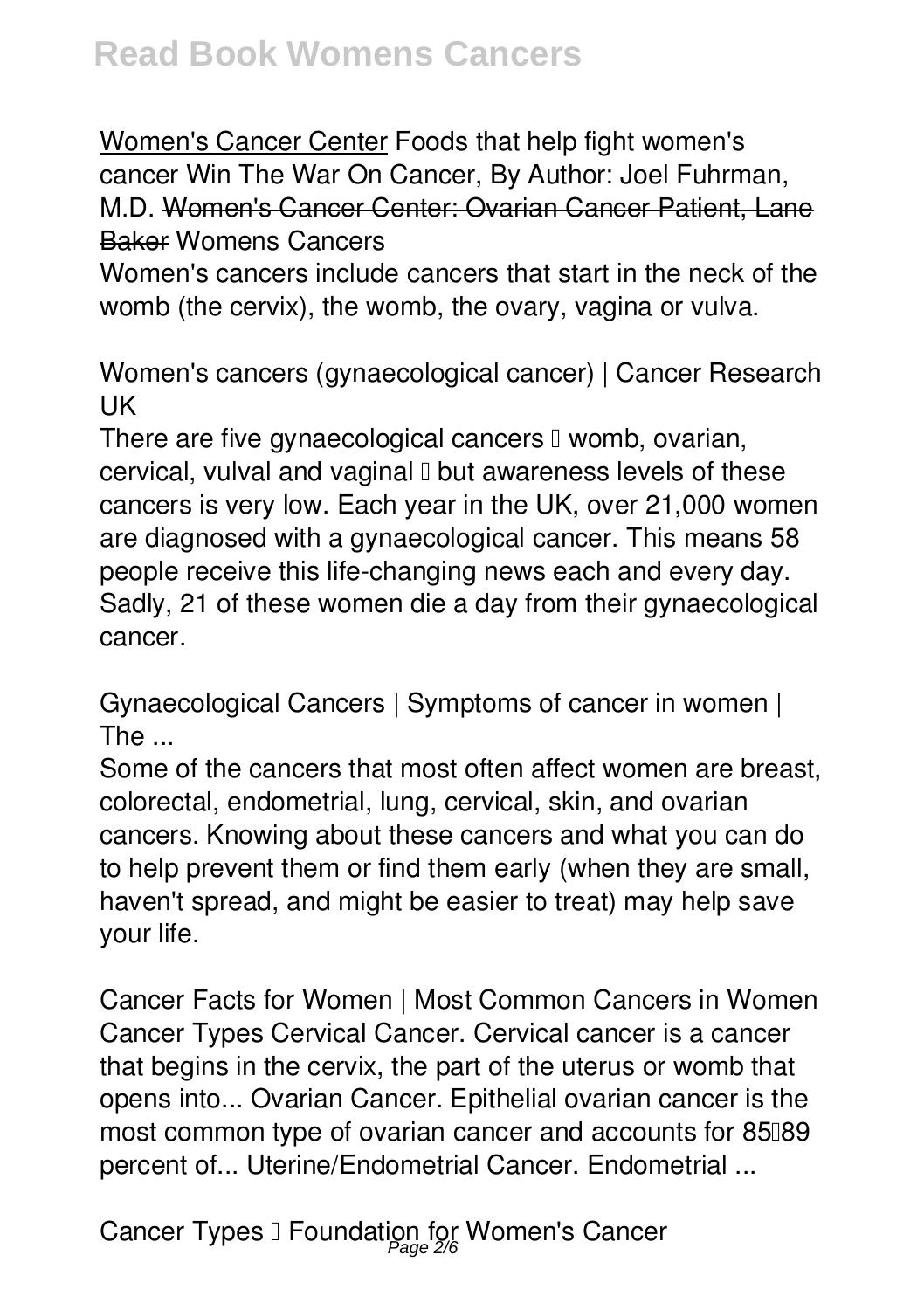Description The vulva is the external part of the female genitals, including the clitoris, the vaginal lips, the opening to the vagina, and the surrounding skin and tissue. Most vulvar cancers are squamous cell carcinoma. This type of cancer begins in squamous cells (thin, flat skin cells) and is usually found on the vaginal lips.

### **Women's Cancers | IGCS**

There are five main gynecological cancers  $\square$  cervical, ovarian, uterine, vaginal and vulvar  $\mathbb I$  and screening is recommended only for cervical cancer. Therefore, early detection may depend on women...

### **5 Signs of Gynecological Cancer Women Ignore | Live Science**

Cancer of the womb (uterine or endometrial cancer) is a common cancer that affects the female reproductive system. It's more common in women who have been through the menopause. Symptoms of womb cancer The most common symptom of womb cancer is vaginal bleeding that is unusual for you (abnormal).

#### **Womb (uterus) cancer - NHS**

Womenlls cancers. We specialise in the treatment and research of cancers that affect women: breast, ovarian, cervical and endometrial cancers. Cervical cancer. Endometrial cancer. Fallopian tube cancer. Ovarian cancer. Vaginal cancer. Vulvar cancer. Cancer is the disease of the cells, which are the building blocks of a human being.

**Women's cancers | The Royal Women's Hospital** Womenlls organisations must rally behind the call to eliminate breast cancer, cervical cancer as well as all cancers as a growing health problem through engaging in programming Page 3/6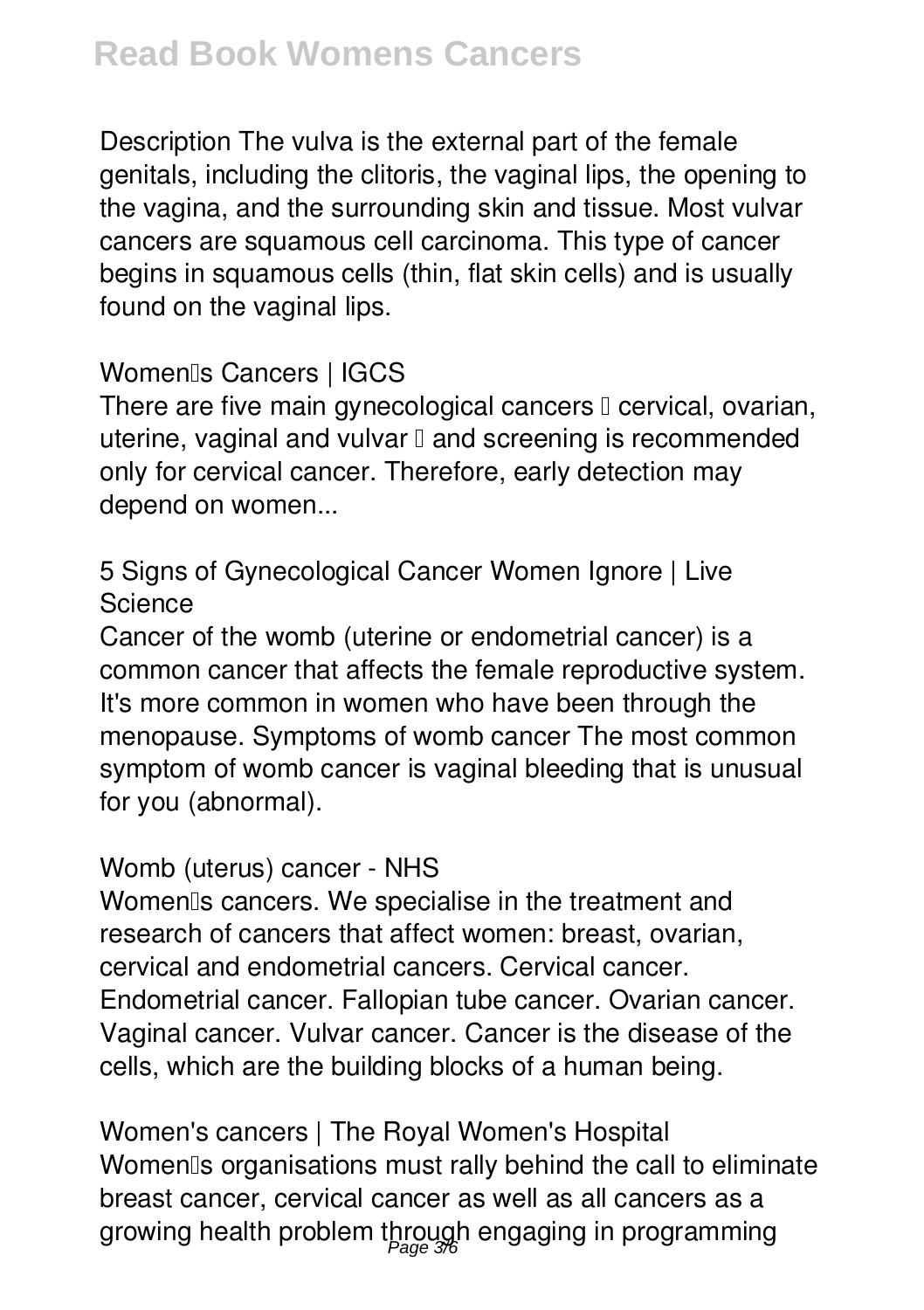#### that helps women ...

**Women's organisations must lead breast cancer fight | The ...** Breast, prostate, lung and bowel cancers together accounted for more than half (53%) of all new cancer cases in the UK in 2017. Each year more than a third (36%) of all cancer cases in the UK are diagnosed in people aged 75 and over (2015-2017). Incidence rates for all cancers combined in the UK are highest in people aged 85 to 89 (2015-2017).

**Cancer Statistics for the UK - Cancer Research UK** We are dedicated to our cause to end women<sup>®</sup>s cancer. The Foundation for Womenlls Cancer (FWC) is a 501 (c)  $(3)$ nonprofit organization dedicated to increasing public awareness of gynecologic cancer risk awareness, prevention, early detection and optimal treatment. 113,520 diagnosed with a gyn cancer this year

#### **Foundation for Women's Cancer**

Breast, gynecologic, colon, lung and skin cancers are the most common types found in women. Although breast cancer is the most frequent, it has the highest survival rate. The Symptoms and Treatment of Pyelonephritis Description and Causes of Miosis (Pinpoint Pupils)

**Cancer in Women: The 5 Most Common Types - Step To Health** MD Anderson Cancer Center: 010 cancer symptoms women shouldn<sup>'[1</sup>t ignore.<sup>[]</sup> National Breast Cancer Foundation: **Ilnflammatory Breast Cancer (IBC).** Breastcancer.org: **IBreast Self-Exam.**<sup>[]</sup>

**Signs of Cancer in Women - WebMD** Cancer is a condition where cells in a specific part of the body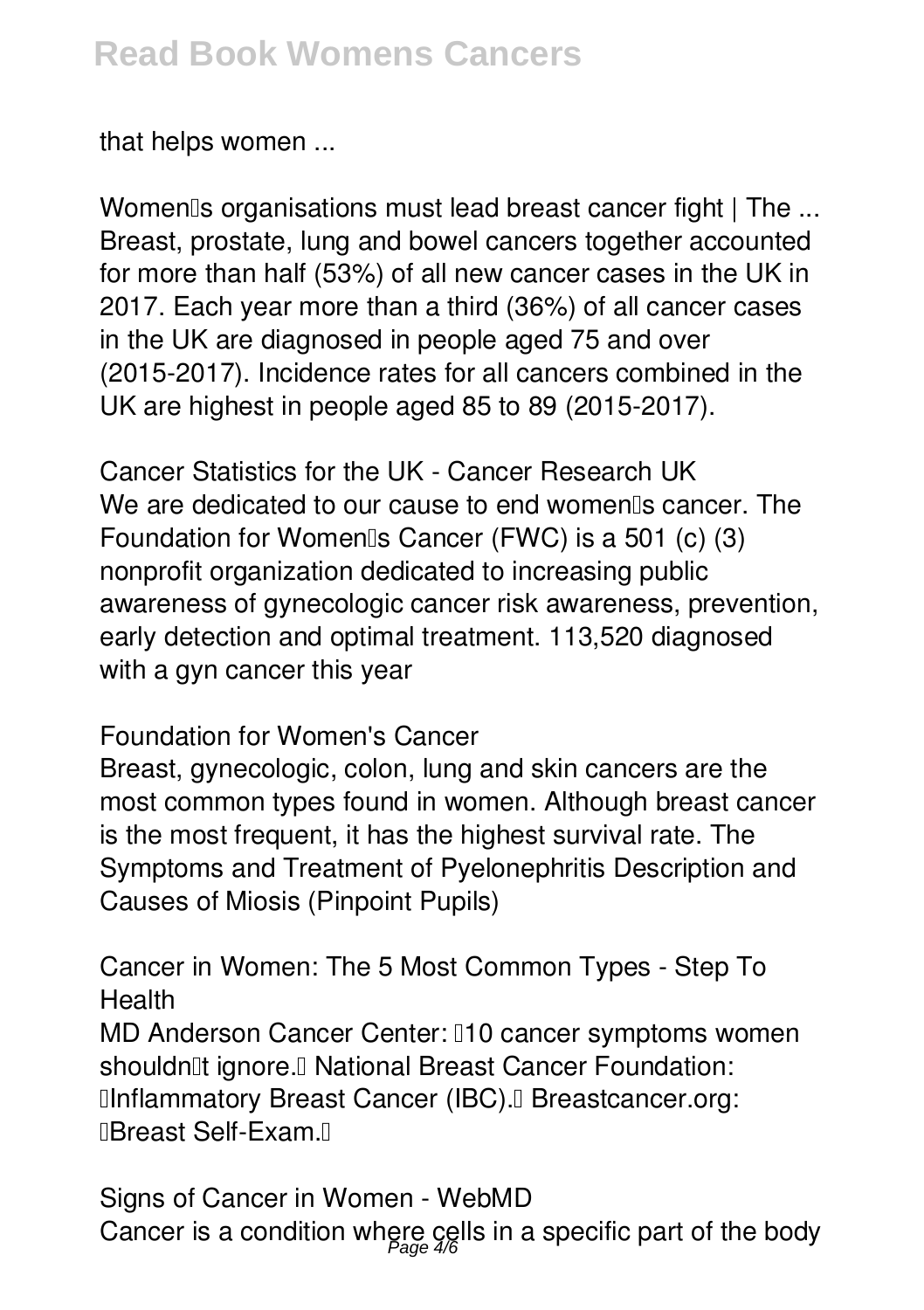## **Read Book Womens Cancers**

grow and reproduce uncontrollably. The cancerous cells can invade and destroy surrounding healthy tissue, including organs. Cancer sometimes begins in one part of the body before spreading to other areas. This process is known as metastasis.

#### **Cancer - NHS**

Cancers that start in the vagina (primary vaginal cancer) are rare. Fewer than 300 women are diagnosed with this type of cancer in the UK each year. It is more common for cancer to start in an area close by, such as the cervix or womb, and grow into the vagina. This information is only about cancers that start in the vagina.

**Vaginal cancer - Macmillan Cancer Support** Breast cancer is the most common cancer and the leading cause of cancer death among women worldwide, encompassing a wide heterogeneity of subtypes with different clinical features. Among them, Triple-negative breast cancer (TNBC), which lacks...

**Frontiers in Oncology | Women's Cancer**

Gynaecological cancers include cancers of the cervix, fallopian tubes, ovary, placenta, uterus (endometrium), vagina and vulva. In 2018, 1,560 Victorian women were diagnosed with a gynaecological cancer and 491 women died from a gynaecological cancer.

**Women's cancers | Girls' Night In | Cancer Council Victoria** womens cancers pathways to living Sep 08, 2020 Posted By Frédéric Dard Public Library TEXT ID c3360266 Online PDF Ebook Epub Library j richard del priore giuseppe imperial college press london uk 2016 item type book 234 pages isbn 9781783267309 copies 1 1 of 1 copy available this book is Page 5/6